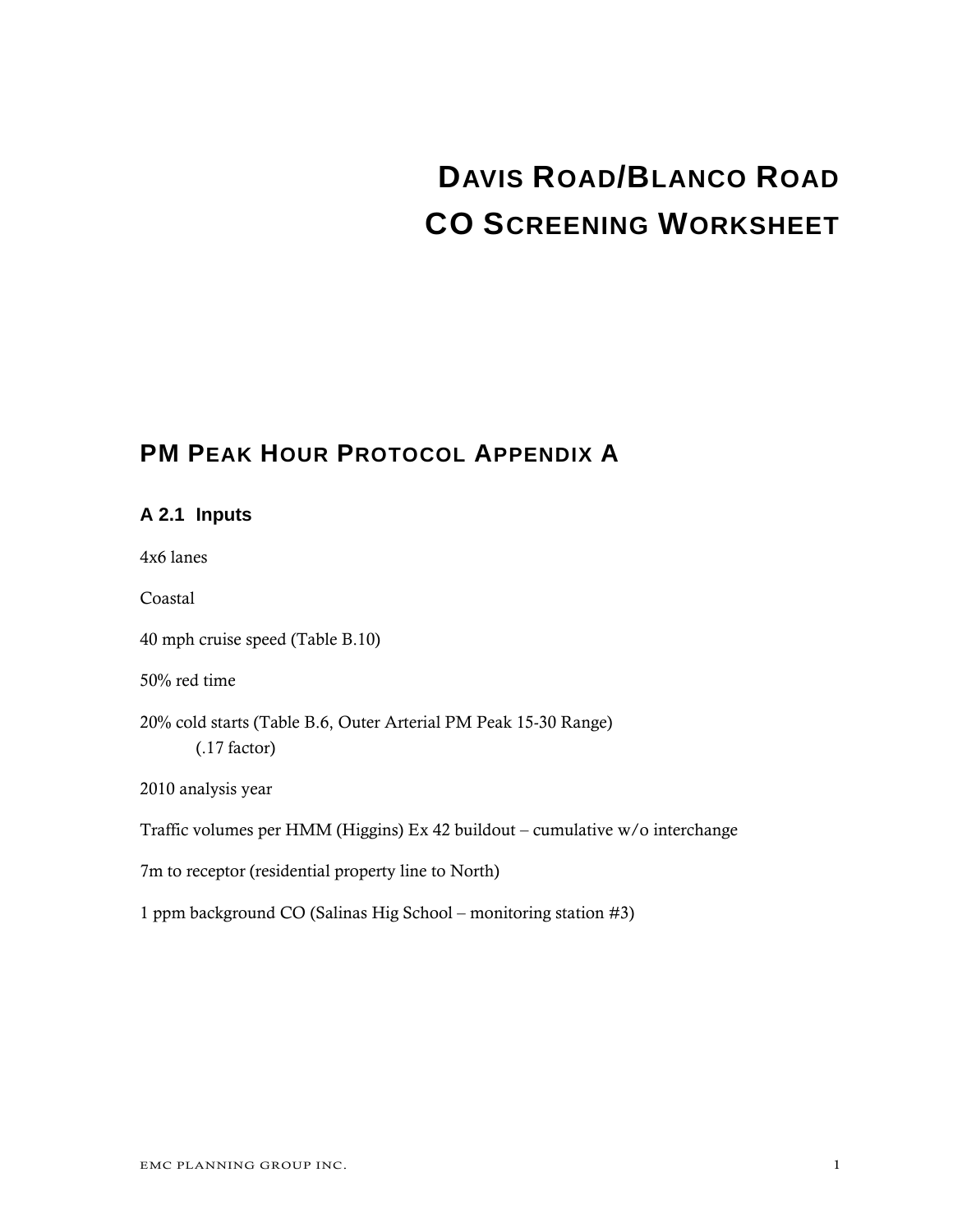

#### **A 2.2 Base**

#### Table A.4

|                     | Approach | Depart |
|---------------------|----------|--------|
| 4 lane $@7m$        | 40.6     | 24.0   |
| 6 lane $\omega$ 7 m | 53.9     | 28.3   |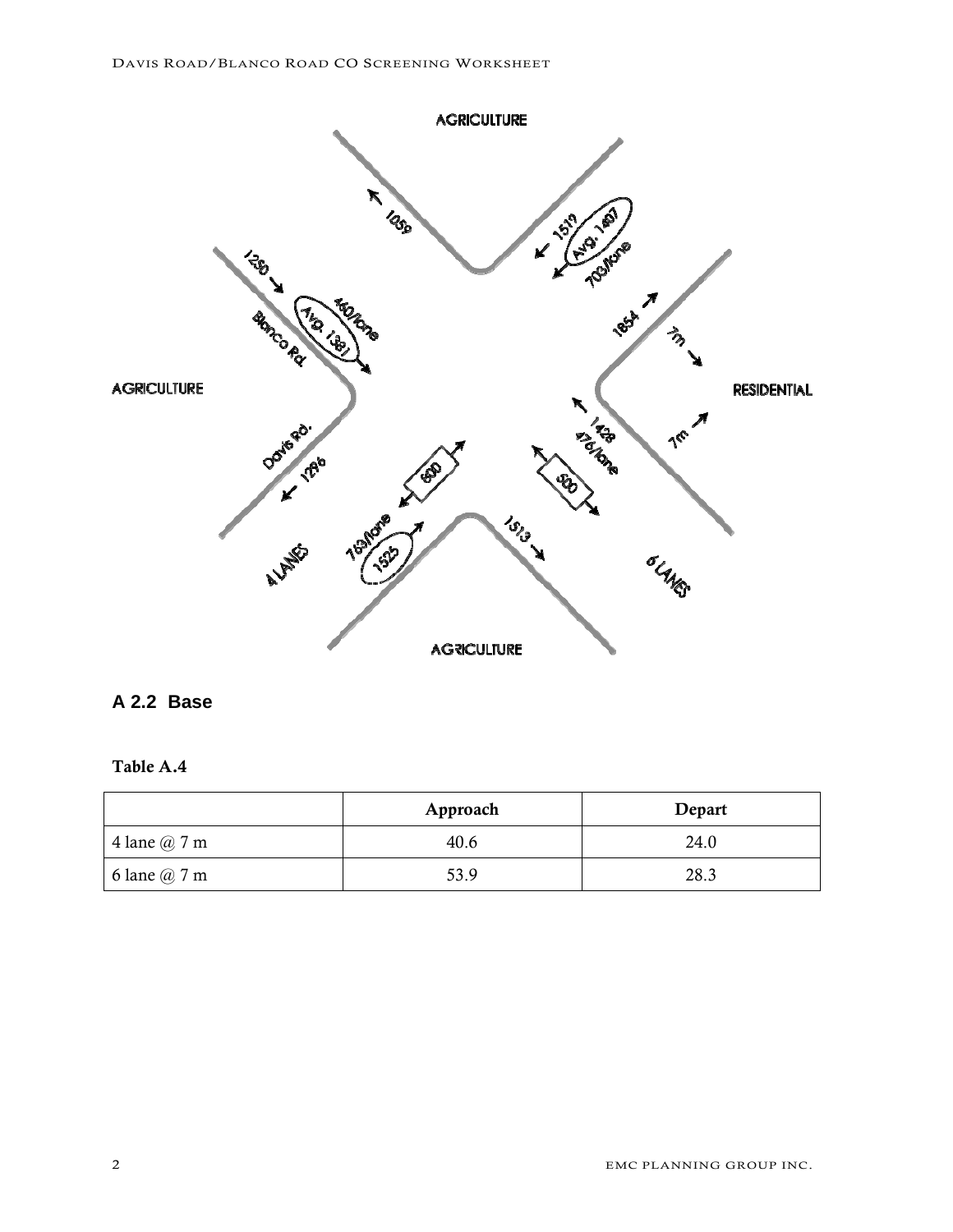## **A 2.3 Volume Correction**

Table A.5

| $4$ lane (800/lane)    | $40.6 x .85 =$<br>34.51 approach |                |
|------------------------|----------------------------------|----------------|
|                        | $24.0 \text{ x } .85 =$          | $20.40$ depart |
| $6$ lane $(500/$ lane) | $53.9 \text{ x } .58 =$          | 31.26 approach |
|                        | $28.3 \times .58 =$              | $16.41$ depart |

#### **A 2.4 Intersection Performance**

|                  | Table A.6 Approach 40 mph/50% red /800/lane |
|------------------|---------------------------------------------|
| Table A.7 Depart | 40 mph/50% red/500/lane                     |

| A6 | $34.51 \times 1.00 = 34.5$ |
|----|----------------------------|
| A7 | $20.40 \times 0.20 = 4.1$  |
| A6 | $31.26 \times .31 = 9.7$   |
|    | $16.41 \times .11 = 1.8$   |

## **A 2.5 Total**

#### 50.1

#### **A 2.6 Wind**

Adjust for wind speed of 1 m/s:

 $50.1 \times .7 = 35.1$ 

## **A 2.7 Cold Starts**

Table A.8 Correction factor 0.17

 $35.1 \times 0.017 = 6.0$